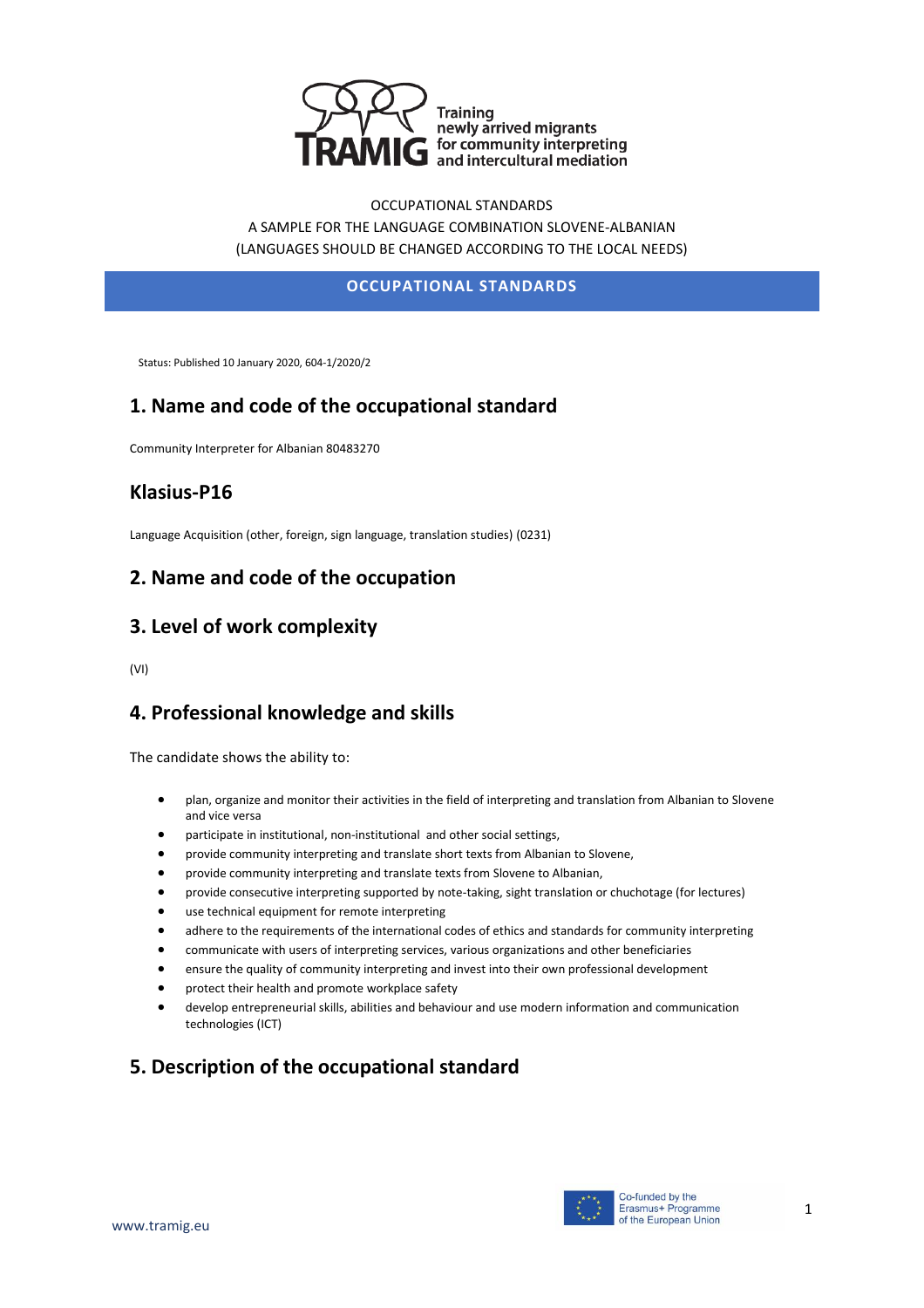

#### OCCUPATIONAL STANDARDS

#### A SAMPLE FOR THE LANGUAGE COMBINATION SLOVENE-ALBANIAN (LANGUAGES SHOULD BE CHANGED ACCORDING TO THE LOCAL NEEDS)

| Field of work                                    | Key tasks                                                                                                                        | Knowledge and skills                                                                                                                                                                                                                                                                                                                                                                                                                                                                                                                                                                                                                                                                                                                                                                                                                                                                                                                                                                                                                                                                                                                                                                                                                                       |
|--------------------------------------------------|----------------------------------------------------------------------------------------------------------------------------------|------------------------------------------------------------------------------------------------------------------------------------------------------------------------------------------------------------------------------------------------------------------------------------------------------------------------------------------------------------------------------------------------------------------------------------------------------------------------------------------------------------------------------------------------------------------------------------------------------------------------------------------------------------------------------------------------------------------------------------------------------------------------------------------------------------------------------------------------------------------------------------------------------------------------------------------------------------------------------------------------------------------------------------------------------------------------------------------------------------------------------------------------------------------------------------------------------------------------------------------------------------|
| Assessment,<br>planning and work<br>organization | Planning and tasks organization                                                                                                  | plan, monitor, organize and document the results of<br>their work in accordance with the standards<br>applicable to the community interpreter profession<br>(e.g. ensuring the confidentiality of information<br>obtained in the course of their work)<br>use basic computer programmes and other ICT tools<br>٠<br>participate in the evaluation of work<br>٠<br>understand the organizational and institutional<br>$\bullet$<br>settings of interpreted discourse<br>plan their activities in cooperation with programme<br>$\bullet$<br>providers from various institutions and<br>organisations<br>adopt various methods when working with end-<br>٠<br>users<br>adequately explain the role of interpreter to end-<br>٠<br>users<br>anticipate the time required for a particular<br>٠<br>activity/method                                                                                                                                                                                                                                                                                                                                                                                                                                             |
| Operational<br>activities                        | Consecutive interpreting,<br>chuchotage and sight<br>translation plus translation of<br>short texts relevant for<br>interpreting | $\bullet$<br>provide community interpreting and translate texts<br>from Albanian to Slovene and vice versa<br>interpret and translate texts connected to the<br>٠<br>interpreted task (e.g. medical examination report,<br>instructions for follow-up treatment) as accurately<br>as possible with no unnecessary addition or<br>omission<br>listen carefully, use various memory techniques<br>٠<br>adhere to basic features of interpreting, i.e. initial<br>٠<br>introduction of all participants, positioning, turn-<br>taking<br>select and provide interpreting suitable in the given<br>$\bullet$<br>circumstances: consecutive interpreting for a<br>dialogue or a lengthy exchange supported by note-<br>taking, chuchotage (for lectures) or sight translation<br>use suitable techniques of note-taking<br>recognise situations when a primary-speaker<br>position has to be assumed and communication<br>interrupted (e.g. asking for clarification, pointing out<br>cultural misunderstanding)<br>respect different roles of participants (distinguish<br>$\bullet$<br>between the role of an interpreter and that of a<br>healthcare provider, etc.)<br>invest into additional (self)training and their own<br>٠<br>professional development |
|                                                  | Interpreting and translation of<br>discourse/source texts in                                                                     | use Albanian for different language users and adapt<br>$\bullet$<br>it to their age, gender, regional background as well<br>as socio-economic status                                                                                                                                                                                                                                                                                                                                                                                                                                                                                                                                                                                                                                                                                                                                                                                                                                                                                                                                                                                                                                                                                                       |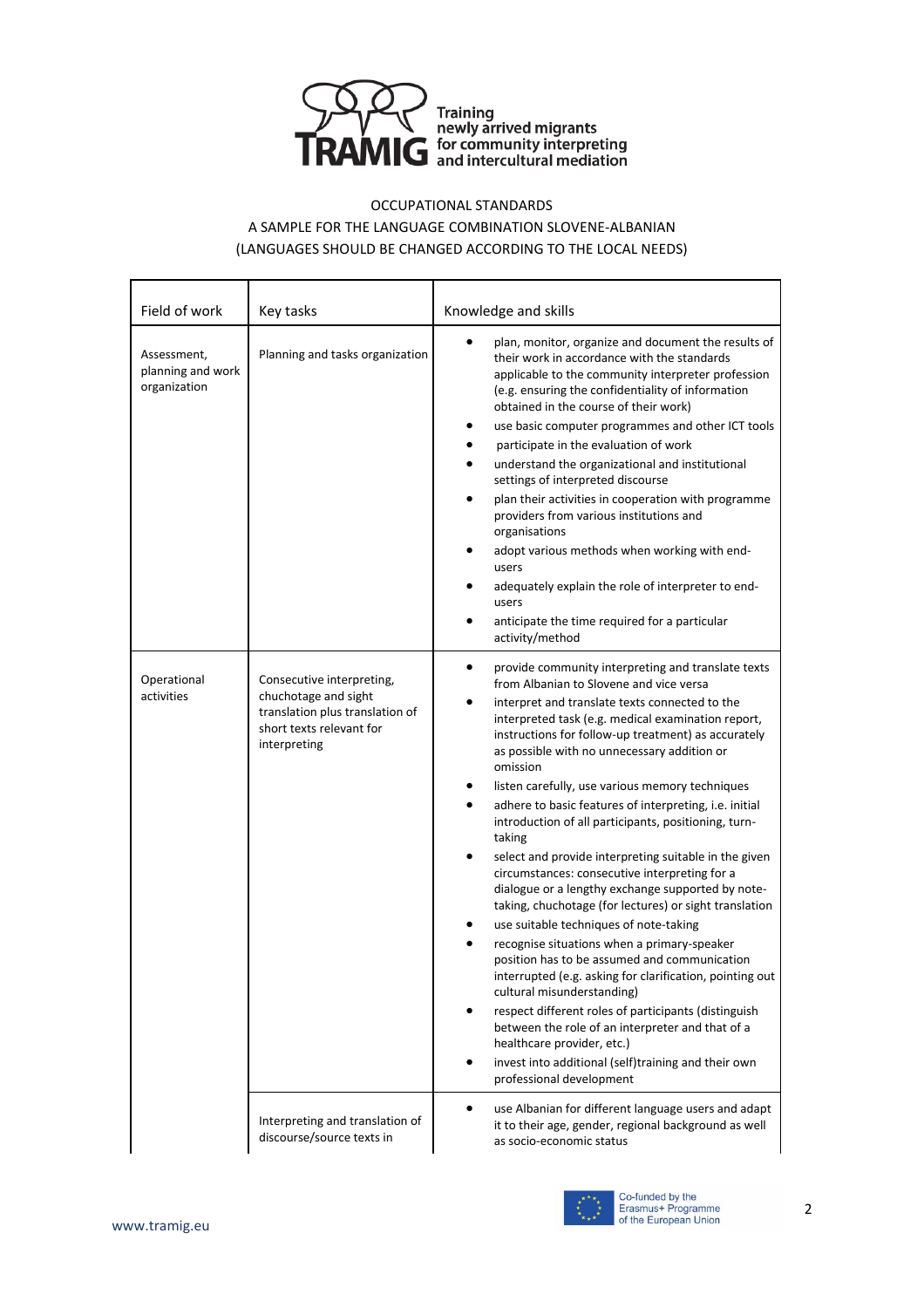

#### OCCUPATIONAL STANDARDS

#### A SAMPLE FOR THE LANGUAGE COMBINATION SLOVENE-ALBANIAN (LANGUAGES SHOULD BE CHANGED ACCORDING TO THE LOCAL NEEDS)

| different registers and from<br>different fields                                              | understand different language varieties of Albanian<br>(e.g. different dialects, idiomatic expressions, etc.)<br>and different registers (e.g. less formal spoken<br>discourse, formal standard language, etc.)<br>use register appropriate for the given situation and<br>$\bullet$<br>the type of discourse<br>use terminology typical of the interpreted field, i.e.<br>٠<br>terminology used in healthcare or educational<br>settings, administrative procedures or police<br>proceedings<br>know the field they interpret (e.g. know the basics<br>of healthcare, asylum procedures, educational<br>system in Slovenia, administrative and police<br>proceedings, etc.)<br>respect cultural differences and respond properly<br>understand specific behaviour, gestures, tone of<br>verbal and non-verbal communication<br>show awareness of different culture-specific roles of<br>professionals and identities in different cultures |
|-----------------------------------------------------------------------------------------------|---------------------------------------------------------------------------------------------------------------------------------------------------------------------------------------------------------------------------------------------------------------------------------------------------------------------------------------------------------------------------------------------------------------------------------------------------------------------------------------------------------------------------------------------------------------------------------------------------------------------------------------------------------------------------------------------------------------------------------------------------------------------------------------------------------------------------------------------------------------------------------------------------------------------------------------------|
| Using suitable tools and<br>technologies for translation<br>and interpreting                  | use technical equipment for remote interpreting<br>$\bullet$<br>(telephone, web applications)<br>understand the prospects and limitations of<br>٠<br>machine translation and interpreting<br>work with word processing software<br>efficiently use different computer-assisted<br>programmes for documents, word processing,<br>translation, revision and terminology management                                                                                                                                                                                                                                                                                                                                                                                                                                                                                                                                                            |
| Acquiring additional<br>information for the field they<br>interpret                           | recognise their own information and<br>$\bullet$<br>documentation needs<br>seek reliable information required for interpreting<br>obtain additional information for the interpreted<br>field<br>seek additional information on language use and<br>specific terminology for the interpreted field<br>make an efficient use of document and terminology<br>$\bullet$<br>sources (e.g. terminology databases, parallel texts,<br>language corpora, etc.)<br>properly assess reliable documents and sources<br>available online and in other media<br>create their own terminology databases needed for<br>the interpreted field                                                                                                                                                                                                                                                                                                               |
| Communicating and<br>establishing contacts with<br>colleagues, professionals and<br>end-users | are polite, respectful and tactful<br>$\bullet$<br>recognise their own cultural, political, religious and<br>other prejudices and refrain from them in<br>interpreting and communication with their clients<br>work efficiently with people from different cultures,<br>respect other cultures and recognise cultural<br>differences                                                                                                                                                                                                                                                                                                                                                                                                                                                                                                                                                                                                        |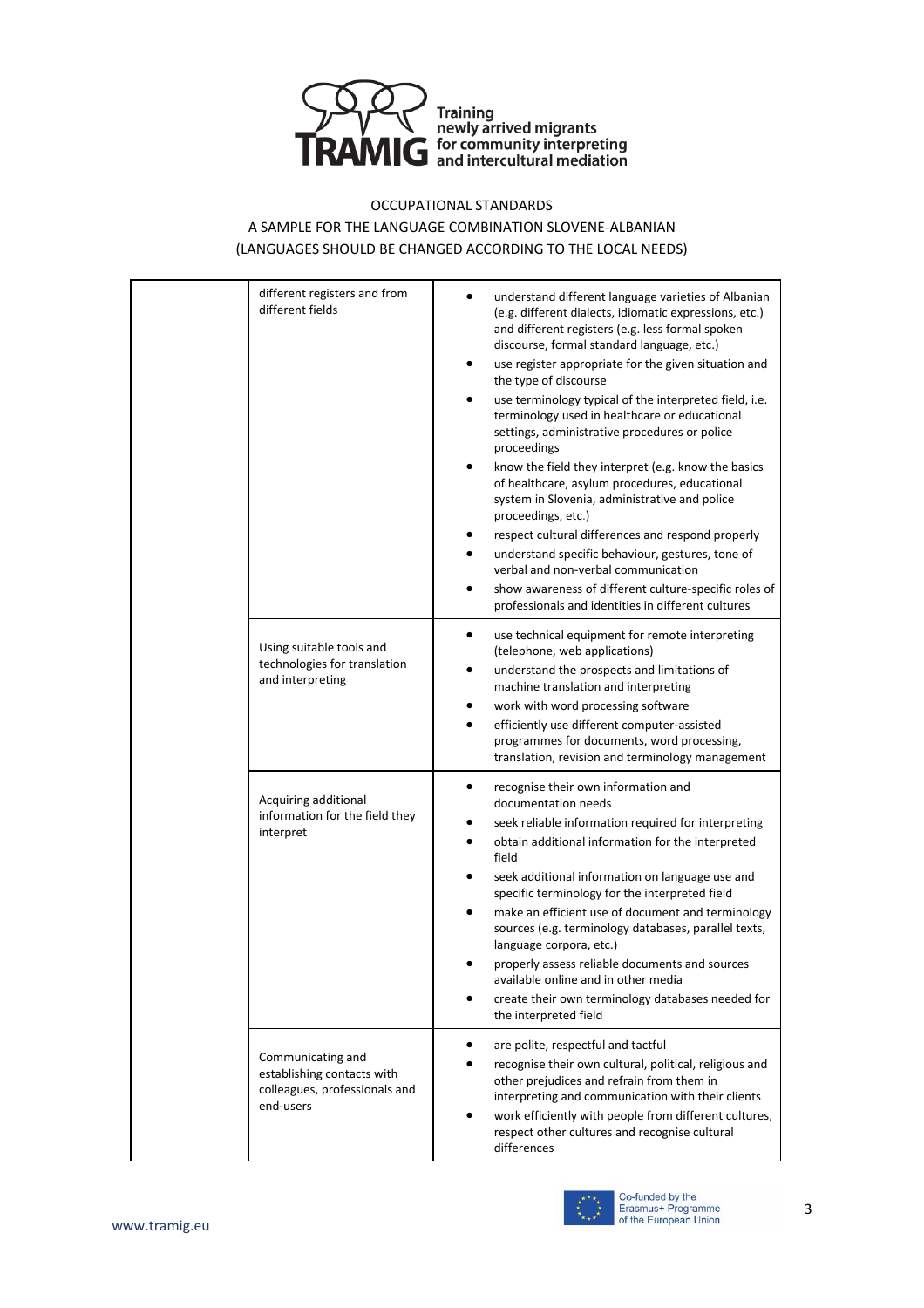

#### OCCUPATIONAL STANDARDS

#### A SAMPLE FOR THE LANGUAGE COMBINATION SLOVENE-ALBANIAN (LANGUAGES SHOULD BE CHANGED ACCORDING TO THE LOCAL NEEDS)

|                                         |                                            | respect the rules of collaboration with other<br>participants of interpreting (e.g. in healthcare<br>settings)<br>know how to obtain information on the nature of<br>٠<br>the meeting/interaction to be interpreted and know<br>how to agree with other participants on the<br>behaviour protocol and positioning of all the<br>participants                                                                                                                                                                                                                                                                                                                                                                 |
|-----------------------------------------|--------------------------------------------|--------------------------------------------------------------------------------------------------------------------------------------------------------------------------------------------------------------------------------------------------------------------------------------------------------------------------------------------------------------------------------------------------------------------------------------------------------------------------------------------------------------------------------------------------------------------------------------------------------------------------------------------------------------------------------------------------------------|
| Administrative<br>work                  | Keeping records                            | act in line with the rules of document management<br>$\bullet$<br>for interpreting<br>follow the rules of office management, respond to<br>٠<br>e-mail and phone calls<br>document all activities and tasks performed<br>$\bullet$<br>use suitable software<br>٠                                                                                                                                                                                                                                                                                                                                                                                                                                             |
| <b>Quality Assurance</b>                | Assuring quality of the tasks<br>performed | respect professional standards in the field of<br>٠<br>community interpreting<br>advocate human rights and show respect for<br>٠<br>different cultural, linguistic, religious and other<br>beliefs and practices<br>maintain an appropriate relationship with<br>$\bullet$<br>institutions and organization with which they<br>provide interpreting<br>invest in (self)training<br>٠<br>perform (self)evaluation and are ready to further<br>$\bullet$<br>improve based on the obtained feedback<br>comply with the laws, regulations and international<br>$\bullet$<br>standards applicable to community interpreting                                                                                       |
|                                         | Adhering to the codes of ethic             | adhere to international standards and codes of<br>$\bullet$<br>ethics for community interpreting<br>respect the principle of confidentiality, protect<br>$\bullet$<br>personal and work-related data<br>show neutrality and respect the autonomy of end-<br>٠<br>users<br>only perform job-related tasks and refrain from<br>٠<br>giving advice to end-users<br>show self-control, remain impartial in all<br>٠<br>circumstances, avoid inappropriate contact with the<br>participants of interpreted discourse and<br>representatives of institutions for whom they<br>provide interpreting<br>show respect and solidarity to their colleagues (e.g.<br>$\bullet$<br>refrain from commenting on their work) |
| Health and<br>environment<br>protection | Protecting health and the<br>environment   | follow the rules of workplace safety<br>٠<br>use techniques for maintaining vocal health<br>٠<br>manage stress and know how to seek professional<br>٠<br>help in case of work-related stress overload                                                                                                                                                                                                                                                                                                                                                                                                                                                                                                        |